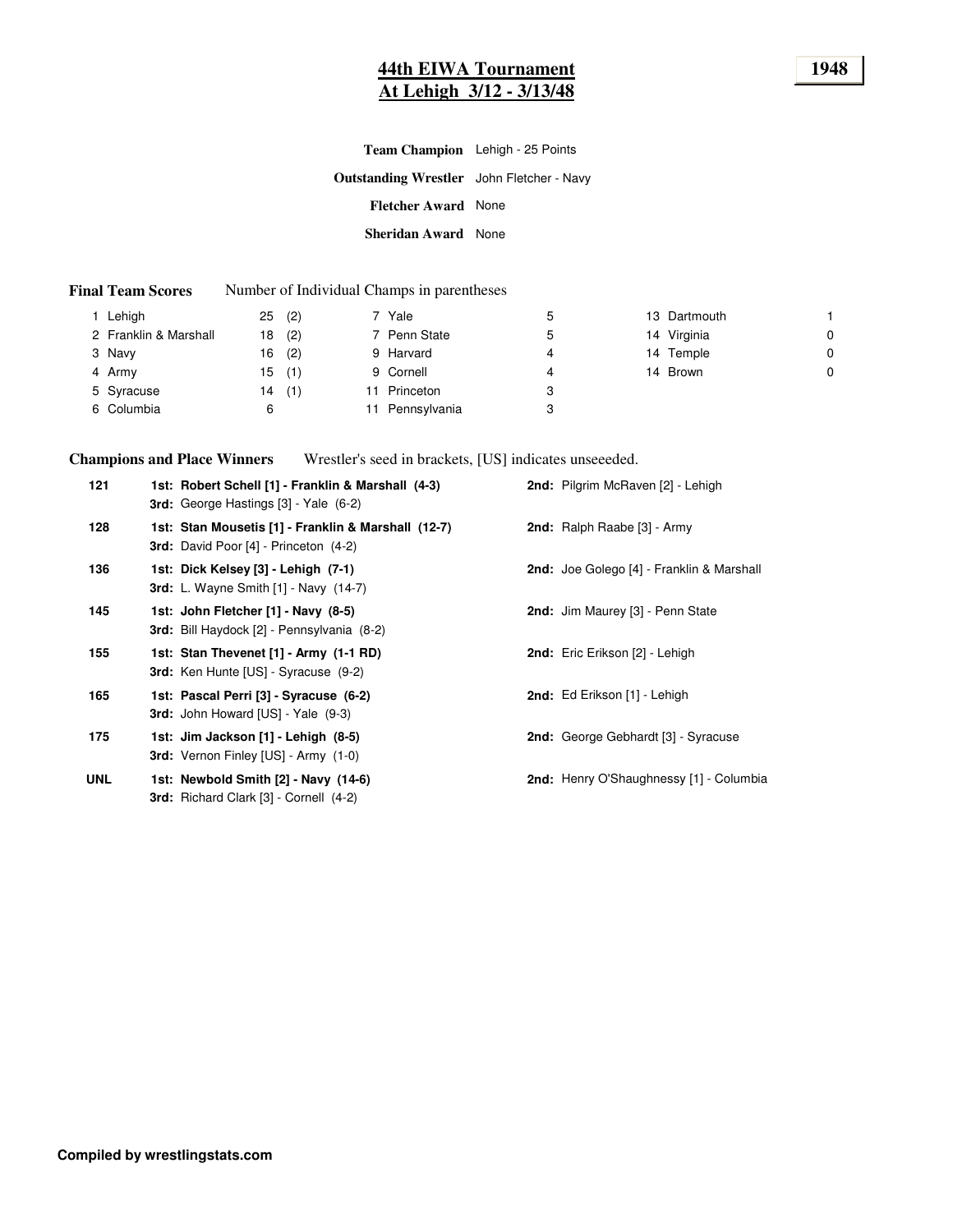# **3/12/1948 and 3/13/1948 at Lehigh 1948 EIWA Championship Page 1 of 4**

#### **121 Weight Class**

| Robert Schell, Franklin & Marshall [1] |                         |                         |                                  |
|----------------------------------------|-------------------------|-------------------------|----------------------------------|
| Jim Vovakes, Temple                    | Robert Schell Fall 2:53 |                         |                                  |
| David Coombs, Harvard                  |                         | Robert Schell Fall 3:27 |                                  |
| Walter Powell, Pennsylvania            | Walter Powell 2-0       |                         |                                  |
| Howard Edwards, Navy [4]               |                         |                         | Robert Schell Fall               |
| George Schautz, Penn State             | George Schautz 3-1      |                         |                                  |
| Bob Valle, Syracuse                    |                         | Bob Valle 8-3           |                                  |
| Richard Ferenbach, Brown               | Bob Valle 5-2           |                         |                                  |
| Pilgrim McRaven, Lehigh [2]            |                         |                         | <b>Robert Schell 4-3</b>         |
| William Morse, Virginia                | Pilgrim McRaven 8-5     |                         |                                  |
| Sam Nicholson, Army                    |                         | Pilgrim McRaven 8-1     |                                  |
| George Johnson, Dartmouth              | Sam Nicholson Fall 2:42 |                         |                                  |
| George Hastings, Yale [3]              |                         |                         | Pilgrim McRaven 5-4              |
| Dan Cadiz, Cornell                     | George Hastings 8-5     |                         |                                  |
| Charles Hall, Princeton                |                         | George Hastings Fall    |                                  |
| Joe Pettinato, Columbia                | Charles Hall RD         |                         |                                  |
|                                        |                         |                         | Third Place: George Hastings 6-2 |
| Stan Mousetis, Franklin & Marshall [1] | <b>Stan Mousetis</b>    |                         |                                  |
| Bye                                    |                         |                         |                                  |
| Frank Manchester, Brown                |                         | Stan Mousetis 6-0       |                                  |
| Mel Gevertz, Syracuse                  | Frank Manchester 3-1    |                         |                                  |
| David Poor, Princeton [4]              |                         |                         | Stan Mousetis 8-3                |
| Larry Leeds, Yale                      | David Poor Fall 4:17    |                         |                                  |
| Lew Dolan, Dartmouth                   |                         | David Poor 5-0          |                                  |
| Ralph Vrana, Columbia                  | Ralph Vrana 8-1         |                         |                                  |
| Joe Calby, Cornell [2]                 |                         |                         | Stan Mousetis 12-7               |
| Al Vigilante, Penn State               | Joe Calby Fall 6:46     |                         |                                  |
| Gee Hazelhurst, Lehigh                 |                         | Joe Calby 6-4           |                                  |
| Bye                                    | Gee Hazelhurst          |                         |                                  |
| Ralph Raabe, Army [3]                  |                         |                         | Ralph Raabe 6-0                  |
| Paul Haenn, Pennsylvania               | Ralph Raabe Fall 5:03   |                         |                                  |
| Bill Chandler, Navy                    |                         | Ralph Raabe Fall 7:50   |                                  |
| Stan Glossner, Temple                  | Bill Chandler Fall 7:54 |                         |                                  |

**Third Place: David Poor 4-2**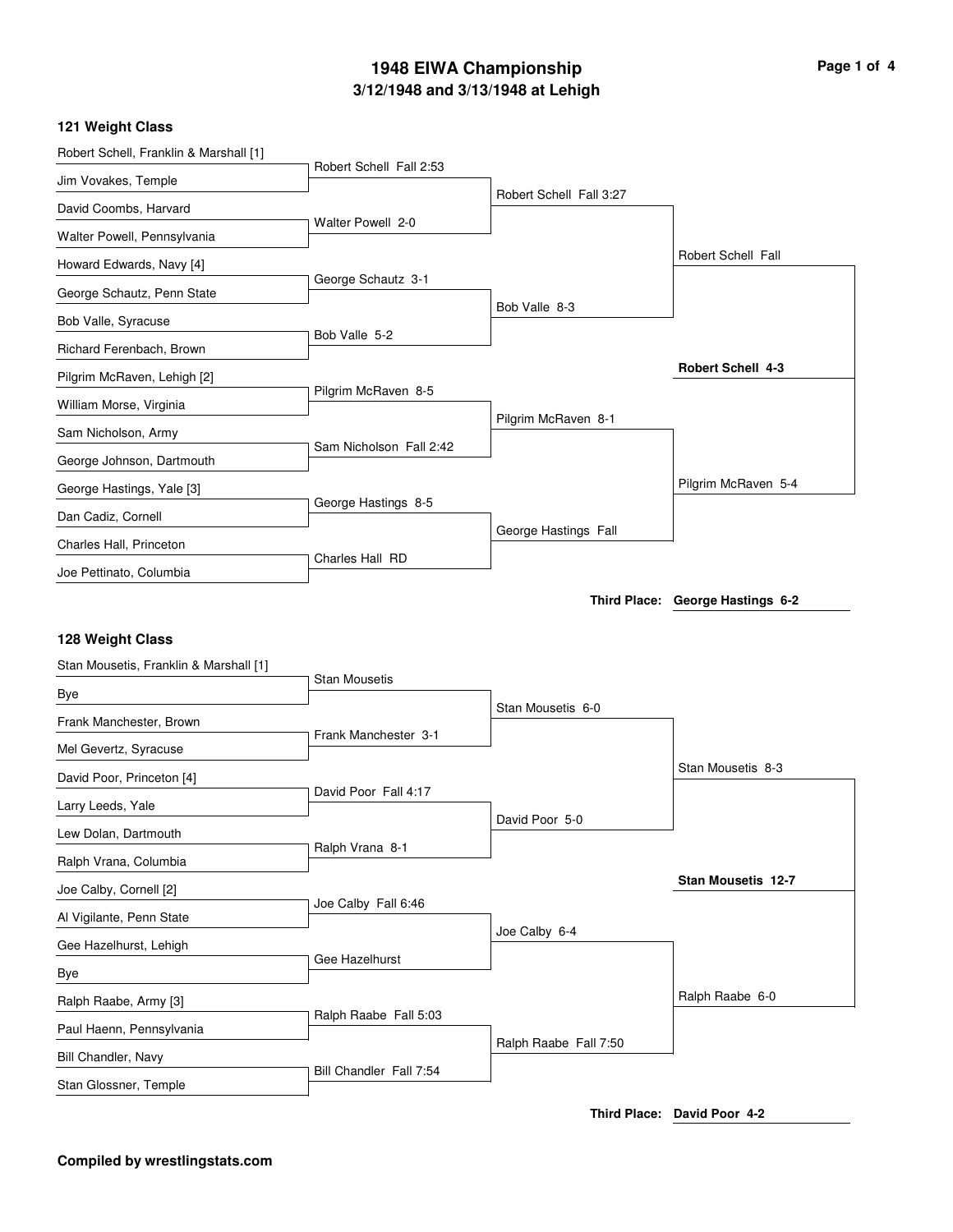# **3/12/1948 and 3/13/1948 at Lehigh 1948 EIWA Championship Page 2 of 4**

#### **136 Weight Class**

| L. Wayne Smith, Navy [1]                                      |                          |                         |                                  |
|---------------------------------------------------------------|--------------------------|-------------------------|----------------------------------|
| Charles Gardner, Columbia                                     | L. Wayne Smith Fall 4:53 |                         |                                  |
| Norm Hascall, Yale                                            |                          | L. Wayne Smith 7-2      |                                  |
| Badger, Dartmouth                                             | Norm Hascall Fall 2:40   |                         |                                  |
| Joe Golego, Franklin & Marshall [4]                           |                          |                         | Joe Golego 10-9                  |
| Robert Sellers, Princeton                                     | Joe Golego Fall 2:30     |                         |                                  |
| John Raine, Cornell                                           |                          | Joe Golego Fall 2:55    |                                  |
| Harry Smith, Penn State                                       | John Raine Fall 4:41     |                         |                                  |
| Joe Settanni, Syracuse [2]                                    |                          |                         | Dick Kelsey 4-1                  |
| Bye                                                           | Joe Settanni             |                         |                                  |
| John Erb, Temple                                              |                          | Joe Settanni Fall 5:24  |                                  |
| Al Fern, Army                                                 | John Erb 4-0             |                         |                                  |
| Dick Kelsey, Lehigh [3]                                       |                          |                         | Dick Kelsey 7-4                  |
| Montgomery, Pennsylvania                                      | Dick Kelsey Fall 2:05    |                         |                                  |
| Bye                                                           |                          | Dick Kelsey 8-3         |                                  |
| Graham Michael, Brown                                         | <b>Graham Michael</b>    |                         |                                  |
|                                                               |                          |                         | Third Place: L. Wayne Smith 14-7 |
| 145 Weight Class                                              |                          |                         |                                  |
|                                                               |                          |                         |                                  |
|                                                               |                          |                         |                                  |
| John Fletcher, Navy [1]                                       | John Fletcher Fall 4:15  |                         |                                  |
| Abraham Allan, Army                                           |                          | John Fletcher Fall 3:40 |                                  |
| Bob Wendell, Franklin & Marshall                              | Bob Wendell 11-1         |                         |                                  |
| Don Wareck, Lehigh                                            |                          |                         | John Fletcher Fall 2:30          |
| Dan Ray, Harvard [4]                                          | Dan Ray Fall             |                         |                                  |
| Bob Huber, Columbia                                           |                          | John McClure 7-3        |                                  |
| John McClure, Syracuse                                        | John McClure 11-3        |                         |                                  |
| Lloyd Hamilton, Yale                                          |                          |                         | John Fletcher 8-5                |
| Bill Haydock, Pennsylvania [2]<br>Edward Wanamaker, Princeton | Bill Haydock Fall 5:23   |                         |                                  |
| Sam Beachen, Brown                                            |                          | Bill Haydock 7-0        |                                  |
| George Sprowls, Temple                                        | George Sprowls 9-5       |                         |                                  |
| Jim Maurey, Penn State [3]                                    |                          |                         | Jim Maurey Fall 3:23             |
| Bye                                                           | Jim Maurey               |                         |                                  |
| John Adams, Cornell                                           |                          | Jim Maurey Fall 1:32    |                                  |
| Charles Gilmore, Dartmouth                                    | Charles Gilmore DFT      |                         |                                  |

**Third Place: Bill Haydock 8-2**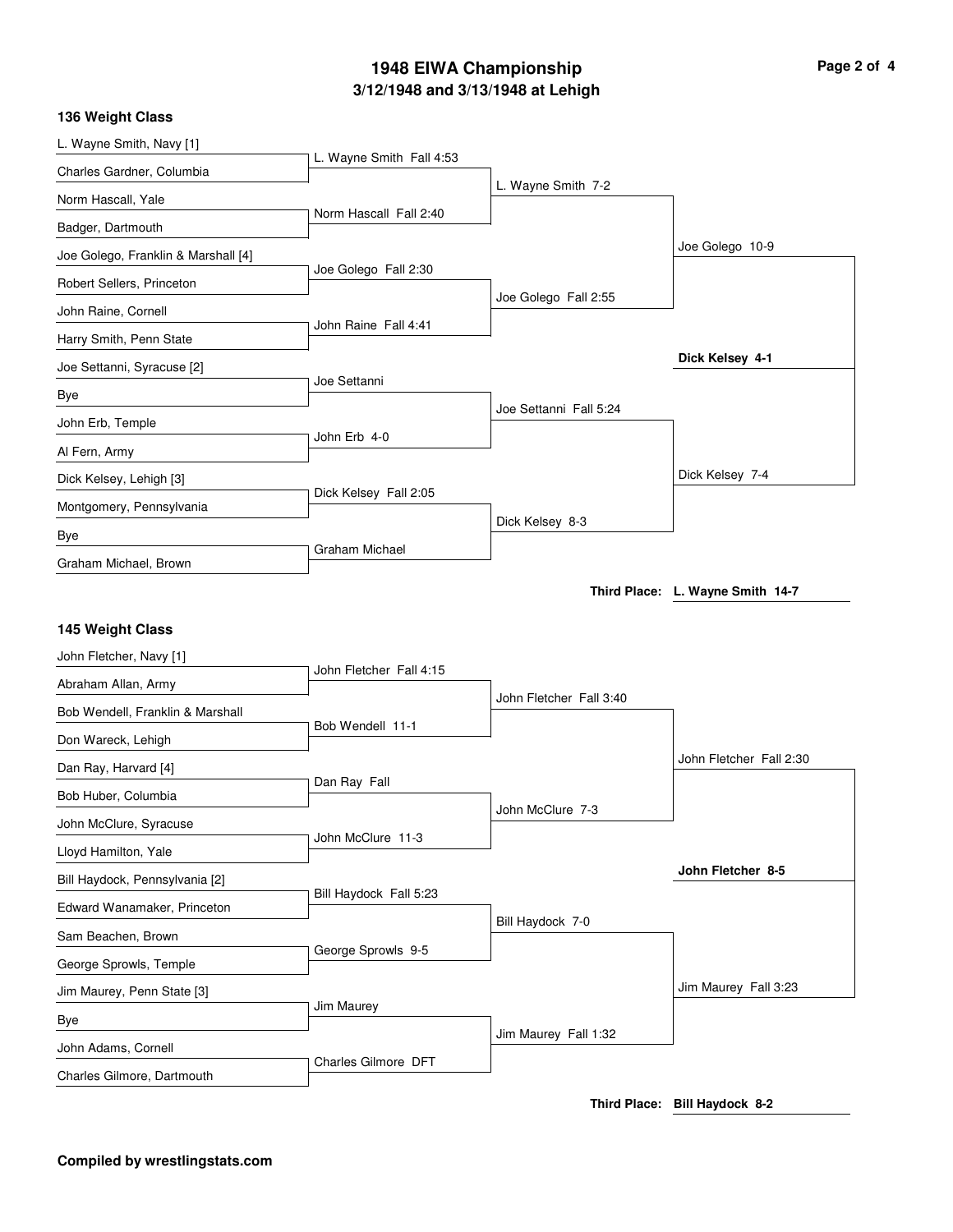# **3/12/1948 and 3/13/1948 at Lehigh 1948 EIWA Championship Page 3 of 4**

| 155 Weight Class                           |                         |                         |                            |
|--------------------------------------------|-------------------------|-------------------------|----------------------------|
| Stan Thevenet, Army [1]                    | Stan Thevenet Fall 4:40 |                         |                            |
| Harry Green, Pennsylvania                  |                         | Stan Thevenet Fall 2:43 |                            |
| Alex Marshall, Brown                       |                         |                         |                            |
| Matt McIlhenny, Temple                     | Alex Marshall RD        |                         |                            |
| Bart Downes, Navy [4]                      |                         |                         | Stan Thevenet 8-7          |
| Bye                                        | <b>Bart Downes</b>      |                         |                            |
| Ken Hunte, Syracuse                        |                         | Ken Hunte 5-3           |                            |
| Jack Foley, Cornell                        | Ken Hunte Fall 2:13     |                         |                            |
| Eric Erikson, Lehigh [2]                   |                         |                         | Stan Thevenet 1-1 RD       |
| James Cook, Harvard                        | Eric Erikson Fall 2:02  |                         |                            |
| Peter Larson, Dartmouth                    |                         | Eric Erikson 2-1        |                            |
| Laird Robertson, Penn State                | Peter Larson 6-5        |                         |                            |
| Frank Mansell, Yale [3]                    |                         |                         | Eric Erikson 12-8          |
| George Farrier, Franklin & Marshall        | Frank Mansell 6-1       |                         |                            |
| Russ Randall, Princeton                    |                         | Frank Mansell 14-7      |                            |
| Bruce Gilman, Columbia                     | <b>Russ Randall DFT</b> |                         |                            |
|                                            |                         |                         | Third Place: Ken Hunte 9-2 |
|                                            |                         |                         |                            |
| 165 Weight Class                           |                         |                         |                            |
| Ed Erikson, Lehigh [1]                     | Ed Erikson 6-0          |                         |                            |
| Fred Allner, Princeton                     |                         | Ed Erikson 6-2          |                            |
| Bill Corman, Penn State                    | Bill Corman 9-4         |                         |                            |
| Bill Burdick, Cornell                      |                         |                         | Ed Erikson 9-5             |
| Bob Wisherd, Navy [4]                      |                         |                         |                            |
| John Howard, Yale                          | John Howard 4-3         |                         |                            |
|                                            |                         | John Howard RD          |                            |
| Charles Olentine, Army                     | <b>Charles Olentine</b> |                         |                            |
| Bye                                        |                         |                         |                            |
| Don Louria, Harvard [2]                    | Don Louria Fall 8:34    |                         | Pascal Perri 6-1           |
| George Hershey, Pennsylvania               |                         | Don Louria 11-2         |                            |
| David Donahue, Dartmouth                   | Bill Gross 8-2          |                         |                            |
| Bill Gross, Franklin & Marshall            |                         |                         |                            |
| Pascal Perri, Syracuse [3]                 | Pascal Perri Fall 2:43  |                         | Pascal Perri 10-3          |
| Gene O'Donnell, Brown                      |                         | Pascal Perri 8-2        |                            |
| John Segal, Temple<br>Bill Baron, Columbia | Bill Baron Fall 1:36    |                         |                            |

**Third Place: John Howard 9-3**